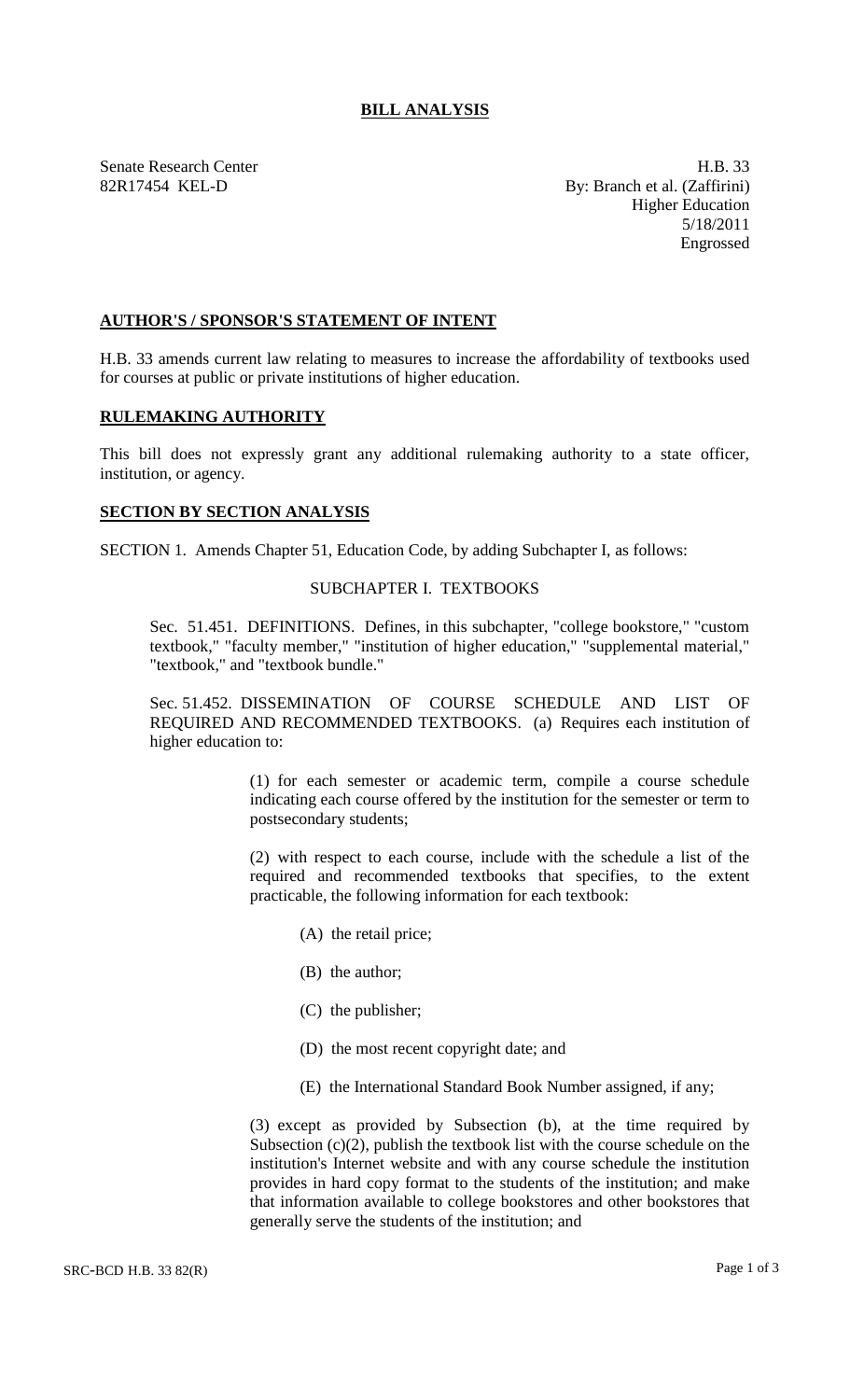(4) except as provided by Subsection (b), as soon as practicable after the information becomes available disseminate as required by Subdivision (3), specific information regarding any revisions to the institution's course schedule and textbook list.

(b) Provides that an institution of higher education is not required to publish a textbook list as described by Subsection  $(a)(3)(A)$  or any revisions to that textbook list as described by Subsection (a)(4) if a college bookstore publishes that list and any revisions to that list on the bookstore's Internet website on behalf of the institution at the appropriate times required by this section.

(c) Requires each institution of higher education, to allow for timely placement of textbook orders by students, to:

(1) establish a deadline by which faculty members must submit information to be included in the course schedule and textbook list required by Subsection (a); and

(2) disseminate the institution's course schedule and textbook list as required by Subsection (a)(3) as soon as practicable after the institution has compiled the schedule and list but not later than the 30th day before the first day that classes are conducted for the semester or other academic term for which the schedule and list are compiled.

Sec. 51.453. TEXTBOOK ASSISTANCE INFORMATION FOR STUDENTS. Requires an institution of higher education, to the extent practicable, to make reasonable efforts to disseminate to its students information regarding:

(1) available institutional programs for renting textbooks or for purchasing used textbooks;

(2) available institutional guaranteed textbook buyback programs;

(3) available institutional programs for alternative delivery of textbook content; and

(4) other available institutional textbook cost-savings strategies.

Sec. 51.454. TEXTBOOK PUBLISHERS: AVAILABILITY OF INFORMATION TO FACULTY CONCERNING TEXTBOOK PRICES, REVISIONS, AND COPYRIGHTS. (a) Requires the publisher, when a textbook publisher provides information regarding a textbook or supplemental material to a faculty member or other person in charge of selecting course materials at an institution of higher education, to also provide to the faculty member or other person written information that includes:

> (1) the price at which the publisher would make the textbook or supplemental material available to a college bookstore or other bookstore that generally serves the students of the institution and, if applicable, to the public;

> (2) the copyright dates of the current and three preceding editions of the textbook;

> (3) a description of any substantial content revisions made between the current edition of the textbook or supplemental material and the most recent preceding edition of the textbook or material, including the addition of new chapters, new material covering additional time periods, new themes, or new subject matter;